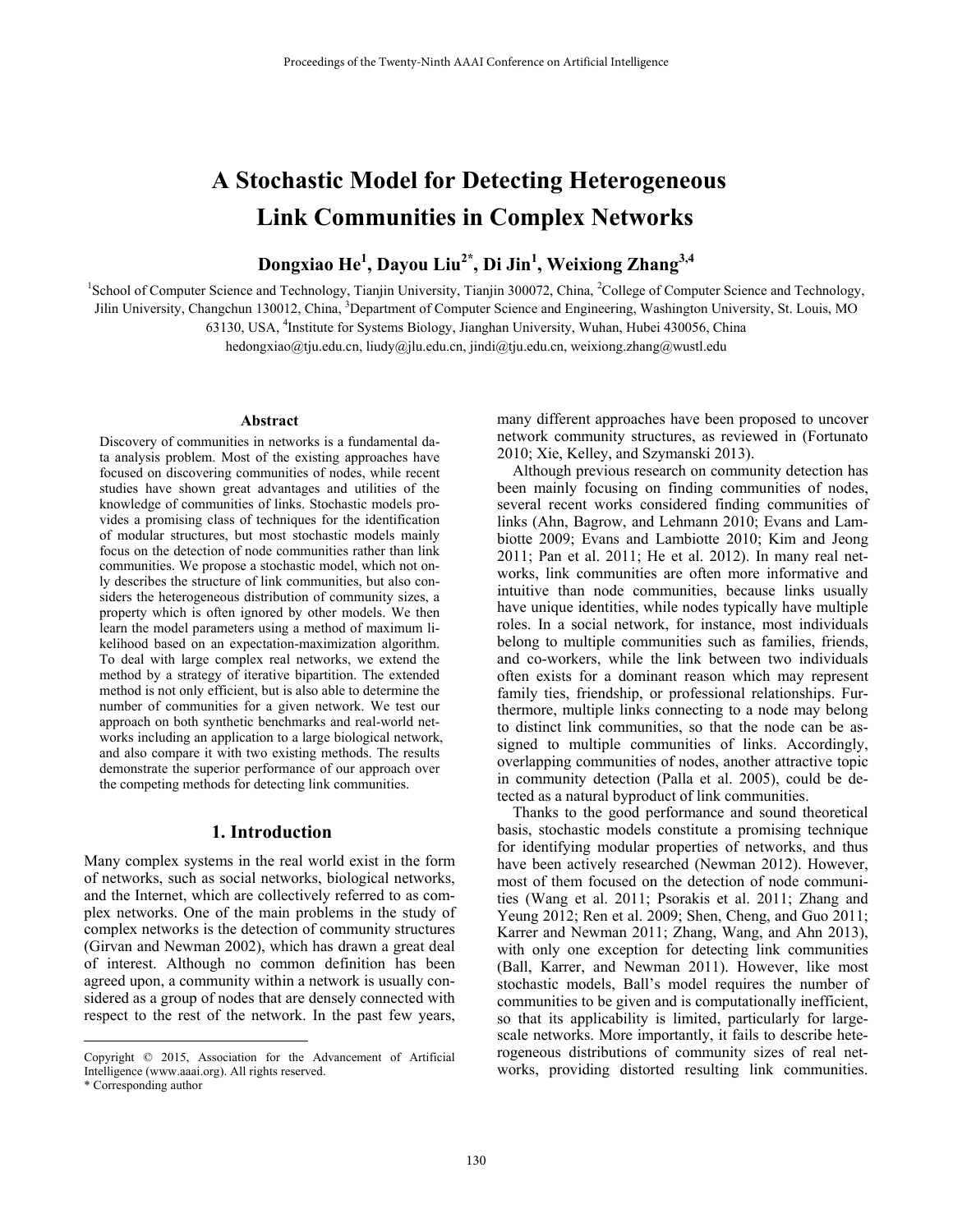Therefore, much needs to be done for stochastic models for link community detection.

 In this work, we introduce a stochastic model for link communities, namely LM (link model), which considers the heterogeneity of link community sizes when describing community structures. We learn the parameters of this model using a maximum likelihood method based on an expectation-maximization algorithm. We then extend the above method, by introducing a scheme of iterative bipartition, to link model with iterative bipartition (LMBP). Our new LMBP method can not only autonomously determine the number of communities but is also efficient. Therefore it is applicable to large networks. Our experimental results show that LMBP outperforms two related competing methods on both synthetic and real-world networks for detecting link communities.

#### **2. Related Work**

A number of approaches to the detection of link communities in networks have been proposed. (Ahn, Bagrow, and Lehmann 2010) used a hierarchical clustering with similarity between links to build a dendrogram to describe hierarchical link structures. In order to obtain the most relevant communities, they introduced a link density function to determine the best level to cut the tree to determine the number of communities. (Evans and Lambiotte 2009; Evans and Lambiotte 2010) transformed a given network into a line graph based on several types of random walk, and detected link communities by applying some existing algorithms for node partitioning to the line graph. (Kim and Jeong 2011) extended the map equation method (Rosvall and Bergstrom 2008), which was originally developed for node communities, to link community detection by assigning the communities to links instead of nodes, modifying the encoding rule for the random walk to represent this change in the community structure, and proposing the corresponding map equation for the link community. (Pan et al. 2011) proposed a local-based method for finding natural link communities through expanding a selected seed to optimize a local function. (He et al. 2012) presented a stochastic process based on a link-node-link random walk to unfold the community structure of links, and then utilized the local mixing properties of the Markov chain to extract emerged link communities.

 Moreover, stochastic models provided a promising technique for identifying communities from networks, which has been actively researched (Newman 2012). Several model-based methods have been proposed; they were based on a blockmodel or its variations and employed different inference algorithms, e.g., expectation-maximization and nonnegative matrix factorization, to derive the number of communities. Nevertheless, most of these methods focused on the detection of node communities (Wang et al. 2011; Psorakis et al. 2011; Zhang, and Yeung 2012; Ren et al. 2009; Shen, Cheng, and Guo 2011; Karrer and Newman 2011; Zhang, Wang, and Ahn 2013). One exception for detection of link communities that we are aware of is the

algorithm designed by (Ball, Karrer, and Newman 2011). While Ball's model seemed to have a high similarity with the one that we proposed here, there are several key differences. Compared with Ball's model, the most salient feature of ours is its high flexibility. In our model, the size of a link community is modeled by a set of parameters *ωz*. This enables it to better describe the heterogeneous community sizes, such as that following a power law distribution which often appears in the real world. This feature, lacking in Ball's model, allows us to better characterize community structures of links of real-world networks. Moreover, our extended LMBP method does not need the number of communities a *priori*, which in contrast is required by the Ball's method BModel. LMBP is also more efficient than BModel. Therefore, compared with BModel, our LMBP method is more suitable for large networks, a necessity for real-world applications.

# **3. The Methods**

We first introduce a model for the description of link communities, and then present a method based on maximum-likelihood estimation to learn the model parameters. For clarity, we present an example to illustrate the method. We then extend the basic method to make it more suitable for large real networks.

#### **3.1 Stochastic Model**

We define a stochastic model of link communities to characterize networks with a given number *n* of vertices and *m* undirected edges divided among a given number *c* of communities. Taking the notion of *soft* membership of links, the model is parameterized by two sets of parameters,  $\omega$ <sup>'</sup>s and  $\theta$ <sub>*iz*</sub>'s. Here,  $\omega$ <sub>*z*</sub> denotes twice the expected number of links in community *z*, which is defined as the sum of all expected counts of *z*-links (links in community *z*) that a node connects to, and  $\theta_i$  denotes the probability that community *z* selects node *i* when generating edges, which is defined as the expected proportion of *z*-links node *i* connects to in this community. Thus, we have  $\sum_{z} \omega_z = 2m$  and  $\sum_i \theta_{iz} = 1$ .

Based on the model above, an edge  $\leq i, j$  can be generated as follows. A link community *z* is chosen with size  $\omega$ , and within community *z*, nodes *i* and *j* are selected with probabilities  $\theta_{iz}$  and  $\theta_{iz}$ , respectively, to form an edge. Consequently, the expected number of links between nodes *i* and *j* in community *z* is

$$
\hat{A}_{ij}^z = \omega_z \theta_{iz} \theta_{jz} . \tag{1}
$$

Summing over communities *z*, the expected number of link between *i* and *j* can be written as

$$
\hat{A}_{ij} = \sum_{z} \hat{A}_{ij}^{z} = \sum_{z} \omega_{z} \theta_{iz} \theta_{jz} . \qquad (2)
$$

 Under this model, link communities will appear with the generating of networks. Intuitively, two nodes *i* and *j* which have large values of  $\omega_z$ ,  $\theta_z$  and  $\theta_z$  for some value of *z* have a high probability of being connected by a link within community *z*. Thus, groups of such nodes will tend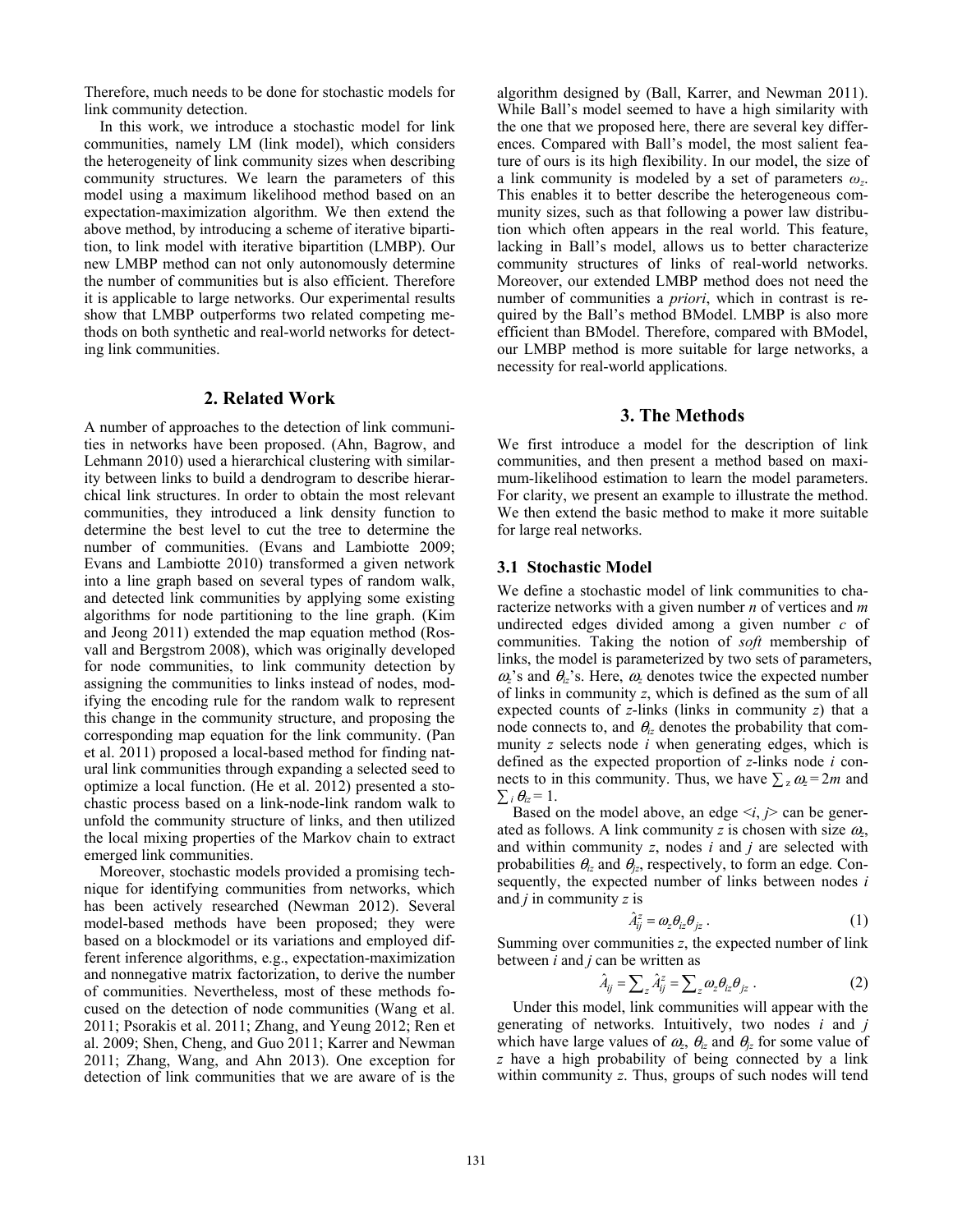to be connected by relatively dense webs of *z*-links, and these sets of edges correctly form the link communities we expect to see.

 Formally, assume that the community assignments are represented by a set of variables  $R_{ij}^{z}$ 's, where  $R_{ij}^{z}$  denotes the fraction that a link  $\langle i, j \rangle$  belongs to community *z*. Then we have

$$
R_{ij}^z = \frac{\hat{A}_{ij}^z}{\hat{A}_{ij}} = \frac{\omega_z \theta_{iz} \theta_{jz}}{\sum_s \omega_s \theta_{is} \theta_{js}},
$$
\n(3)

As the soft membership of communities cannot be used directly, we simply assign each link  $\lt i, j$  to community *r* satisfying  $r = argmax_z \{R_i^z, z=1,2,...,c\}$ , and then derive a hard partition of links.

#### **3.2 Parameter Learning**

Since the (stochastic) model parameters for a given network are unknown, we need to learn the parameters in order to infer the link communities in the network. This can be done by maximizing a likelihood function that the network was presumably generated from the model. Since the number of links between two nodes is given in the expectation of a Poisson distribution (Karrer and Newman 2011; Ball, Karrer, and Newman 2011), the probability of generating a graph *G* with adjacency matrix  $(A_{ij})_{n\times n}$  by the model specified in (2) is

$$
P(G \mid \omega, \theta) = \prod_{i,j} \frac{\left(\sum_{z} \omega_{z} \theta_{iz} \theta_{jz}\right)^{A_{ij}}}{A_{ij}!} \exp\left(-\sum_{z} \omega_{z} \theta_{iz} \theta_{jz}\right). \tag{4}
$$

The best fit between the given network *G* and its expected network in (2) can be achieved by maximizing the likelihood function in (4).

 Likelihood maximization does not typically work directly with the likelihood itself, but with its logarithm. Taking the log of (4), rearranging, and dropping additive and multiplicative constants, we derive the log-likelihood

$$
L = \sum_{ij} A_{ij} \log \left( \sum_{z} \omega_{z} \theta_{iz} \theta_{jz} \right) - \sum_{ijz} \omega_{z} \theta_{iz} \theta_{jz} . \tag{5}
$$

Direct maximization of this expression by differentiating leads to a set of nonlinear implicit equations for  $\omega_z$  and  $\theta_{iz}$ that seem to be difficult to solve. Here we adopt an expectation-maximization (EM) algorithm (Dempster, Laird, and Rubin 1977). We apply Jensen's inequality to (5), and obtain

$$
L \ge \overline{L} = \sum_{ijz} \left( A_{ij} q_{ij,z} \log \frac{\omega_z \theta_{iz} \theta_{jz}}{q_{ij,z}} - \omega_z \theta_{iz} \theta_{jz} \right),
$$
(6)

where the probabilities  $q_{ij,z}$  can be freely chosen, provided they satisfy  $\sum_{z} q_{ij,z} = 1$ . Especially, the exact equality can always be achieved by making a particular choice  $q_{ij,z} = \omega_z \theta_{iz} \theta_{jz} / \sum_s \omega_s \theta_{is} \theta_{js}$ . Thus, it follows that the double maximization of the new function  $\overline{L}$  with respect to both the model parameters ( $\omega_z$  and  $\theta_{iz}$ ) and the probabilities ( $q_{ii,z}$ ) is equivalent to maximizing the original log-likelihood *L* with respect to the model parameters alone. Given the optimal model parameters  $\omega_z$  and  $\theta_{iz}$ , the optimal values of probabilities  $q_{ij,z}$  are given by

$$
q_{ij,z} = \frac{\omega_z \theta_{iz} \theta_{jz}}{\sum_s \omega_s \theta_{is} \theta_{js}},
$$
\n(7)

since these are the values that give the inequality in (6) an exact equality. Meanwhile, given the optimal probabilities  $q_{ij,z}$ , the optimal values of model parameters  $\omega_z$  and  $\theta_{iz}$  can be found by maximizing  $\overline{L}$  with the constraints  $\sum_{z} \omega_z = 2m$ and  $\sum_i \theta_i = 1$ . Introducing Lagrange multipliers  $\rho$  and  $\gamma$ z to incorporate these constraints, the Lagrange form of  $\overline{L}$  is

$$
\tilde{L} = \overline{L} + \rho \left( \sum_{z} \omega_{z} - 2m \right) + \sum_{z} \gamma_{z} \left( \sum_{i} \theta_{iz} - 1 \right). \tag{8}
$$

By differentiating (8), the optimal values of  $\omega_z$  and  $\theta_{iz}$  are given as

$$
\omega_z = \sum_{ij} A_{ij} q_{ij,z} \; ; \; \; \theta_{iz} = \frac{\sum_j A_{ij} q_{ij,z}}{\sum_{kj} A_{kj} q_{kj,z}} \; . \tag{9}
$$

 Maximizing the log-likelihood *L* is now equivalent to simultaneously solving (7) and (9), which can be done iteratively by choosing a random set of initial values and alternating back and forth between the two equations. The EM algorithm implemented here is guaranteed to converge under the above conditions.

Notice that the  $q_{ij,z}$  are only defined for node pairs *i*, *j* that are actually connected in the network (so that  $A_{ii} = 1$ ), and hence there are only as many of them as there are observed edges. Thus the time to evaluate (7) once is *O*(*mc*), where *m* is the number of edges and *c* the number of communities. Similarly, the time for calculating (9) once is *O*(*mc*) as we only need to consider the observed edges. Therefore, the time complexity of our method is *O*(*Tmc*), where *T* is the number of iterations to convergence.

### **3.3 An Illustrative Example**

We now illustrate the idea of our method using a simple example shown in Figure 1 and Table 1.

 The given network *G* is in Figure 1(a). Under our model, given the parameters  $\omega$ <sup>2</sup>'s and  $\theta$ <sub>iz</sub>'s such as that in Table 1, we can form the expected graphs of all the link communities in *G* according to (1), which are shown in Figure 1(b) and (c). Further, we can form the expected graph of the whole network *G* according to (2), which is an ensemble of the expected graphs of all its communities, shown in Figure 1(d). However, the model parameters are unknown, they must first be learned in order to find the communities in the network. To this end, we consider network *G* and its expected graph by optimizing (4), and then get the best  $\omega$ <sup>2</sup>'s and  $\theta$ <sub>iz</sub>'s, as shown as Table 1. Thereafter, we infer the community structure of links according to (3), which perfectly matches the ground-truth given in Figure 1(a).

**Table 1**: *The learned model parameters*  $\omega$ <sub>*z</sub>'s and*  $\theta$ <sub>*iz's*</sub></sub>

|       |               | $\theta_{iz}$ |          |          |          |  |  |  |  |  |
|-------|---------------|---------------|----------|----------|----------|--|--|--|--|--|
|       | $\omega$      | $i=1$         | $i=2$    | $i=3$    | $i = 4$  |  |  |  |  |  |
| $z=1$ | 19.99992      | 0.2           | 0.2      | 0.2      | 0.2      |  |  |  |  |  |
| $z=2$ | 20.00008      | 5.20E-07      | 5.36E-07 | 5.19E-07 | 5.04E-07 |  |  |  |  |  |
|       | $\theta_{iz}$ |               |          |          |          |  |  |  |  |  |
|       | $i=5$         | i=6           | $i=7$    | i=8      | i=9      |  |  |  |  |  |
| $z=1$ | 0.199999      | 1.39E-09      | 1.36E-09 | 1.43E-09 | 8.37E-10 |  |  |  |  |  |
| $z=2$ | 0.200001      | 0.199999      | 0.199999 | 0.199999 | 0.199999 |  |  |  |  |  |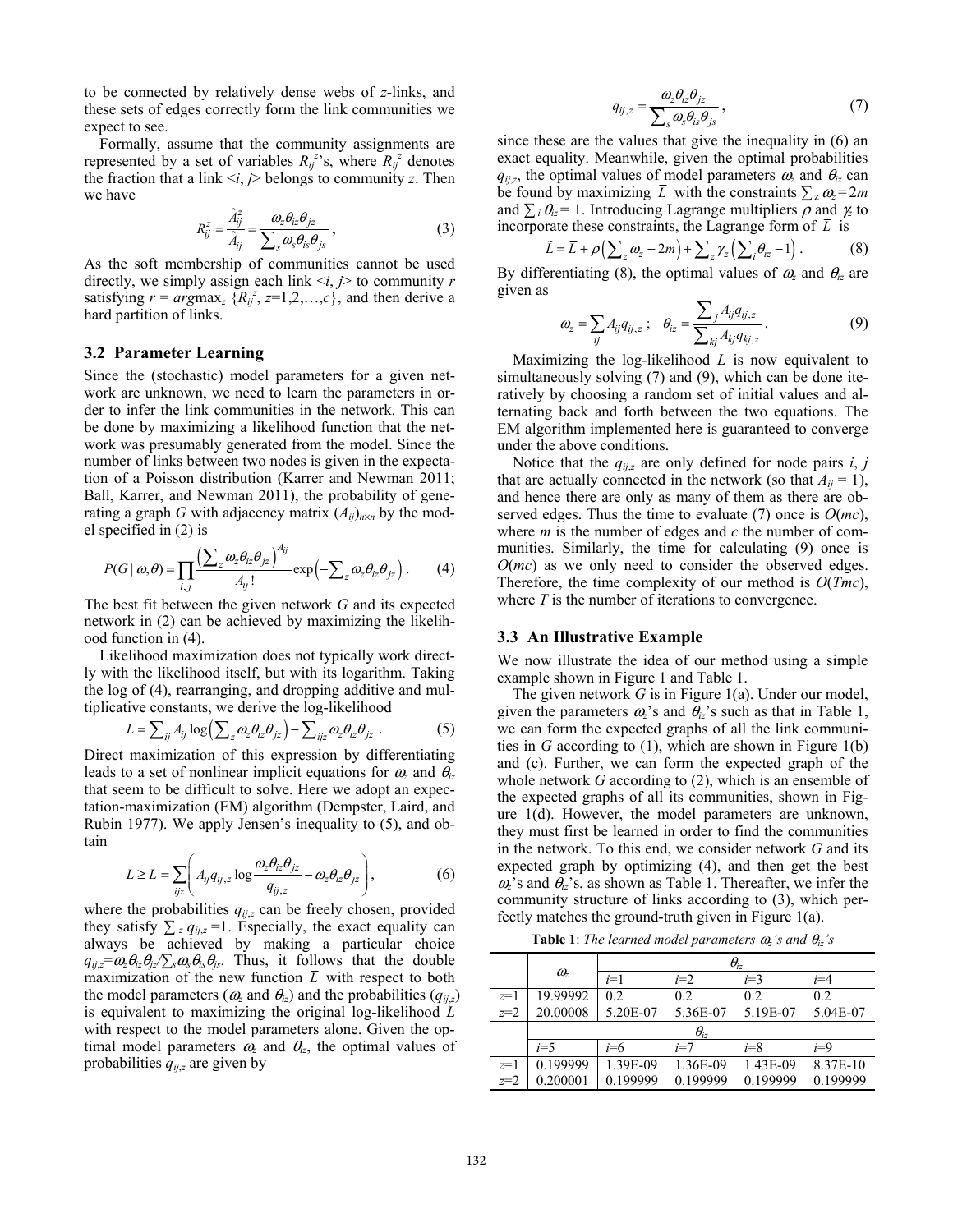

**Figure 1:** *An illustration of our method for identifying the community structure of links. (a) The given network G with two link communities (in red and blue). (b) and (c) The expected graph of the red and blue link community, respectively. (d) The expected graph of G, which is an ensemble of the expected graphs of its red and blue communities. The width of a link corresponds to its expected values, and values smaller than 1.0e-3 are omitted.*

#### **3.4 A Practical Extension**

The method discussed above can be improved. A drawback of our basic method is that it offers no criterion for determining the value of parameter  $c$ , i.e., the number of communities in a network. This is also a common problem suffered by all exiting methods based on stochastic models. A statistical model selection method can be, in principle, applied to stochastic models to find the number of communities (Brunet et al. 2004; Tan and Févotte 2012). Such a model selection method is too computationally demanding to be desirable to any but some small networks (Ball, Karrer, and Newman 2011). Even if the number *c* of communities is given, because large networks often have large values of *c*, the convergence rate of the core learning algorithms, such as expectation maximization and nonnegative matrix factorization, will become very slow. This is also a crucial limitation for the existing model-based methods when dealing with large real networks. It remains an open problem whether an accurate and efficient model selection method can be developed for large real networks (Karrer and Newman 2011).

 To mitigate the above problems, we extend our original method LM (link model) to "link model with iterative bipartition", or LMBP for short. In LMBP, we first divide a network into two link modules using LM with community number  $c = 2$ , and then recursively subdivide the two parts. In dividing a subnetwork, we isolate it from the rest of the network and perform a 'nested' LMBP on it, resulting in a partition of the subnetwork with two smaller link communities. For each partition, we decide whether to accept a bipartition based on the quality of the resulting link partition. We summarize the algorithm LMBP using the following recursive algorithm:

**Algorithm**  $P = \text{LMBP}(G)$  // *G* is a graph, *P* is a link partition of *G* 

1.  $P = \{E(G)\}; \#E(G)$  denotes the edge set of *G* 

- 2. Divide *G* into two link modules  $N_1$  and  $N_2$  by LM;
- $// E(N_1) ∩ E(N_2) = ∅ E(N_1) ∪ E(N_2) = E(N)$

3. If the link partition quality cannot be improved by this bipartition, return *P*;

// the quality function is to be introduced later

4.  $P_1 = \text{LMBP}(N_1);$ 

- 5.  $P_2 = \text{LMBP}(N_2);$
- 6. Return  $P = P_1 \cup P_2$ .

 We now consider the termination condition for the repetitive process of subdividing the links of network *G*, so as to obtain a superior link community structure. Several measures for community structures exist, most of which were developed for node communities (Fortunato 2010; Newman and Girvan 2004; Lancichinetti et al. 2011). Fortunately, partition density *D* (Ahn, Bagrow, and Lehmann 2010) was specially designed for link communities. Here we adopt it as our quality metric, i.e., we iteratively bipartition each (sub)network until the density *D* cannot be further improved to determine the acceptance of the bipartition.

For a network with *m* links and *n* nodes,  $P = \{P_1, P_2, \ldots, P_n\}$ *Pc*} is a partition of the links into *c* communities. The number of links in community *z*,  $P_z$ , is  $m_z = |P_z|$ . The number of induced nodes, the nodes that those links connect to, is  $n_z = |\bigcup_{eij \in P_z} \{i, j\}|$ . The link density  $D_z$  of  $P_z$  is

$$
D_z = \frac{m_z - (n_z - 1)}{n_z (n_z - 1)/2 - (n_z - 1)}.
$$
 (10)

This is  $m<sub>z</sub>$  normalized by the minimum and maximum numbers of links among  $n_z$  connected nodes. Thus,  $D_z = 1$ when  $P_z$  is a clique, or  $D_z = 0$  when  $P_z$  is a tree. In particular, we assume that  $D_z = 0$  if  $n_z = 2$  without loss of generality. In essence, *Dz* measures how 'clique-ish' versus 'tree-ish' that  $P_z$  is. Then, the partition density,  $D_z$ , is the average of *Dz*, weighted by the fraction of links that are present:

$$
D = \frac{2}{m} \sum_{z} m_z \frac{(m_z - n_z + 1)}{(n_z - 2)(n_z - 1)}.
$$
 (11)

### **4. Experiments**

In order to evaluate the performance of our method LMBP, we tested it on synthetic networks and widely used realworld networks. The synthetic networks allow us to test LMBP's ability to detect known communities, while the real networks allow us to assess its performance in practice. As an application, we applied LMBP to a large biological network.

 In our analysis, we compared LMBP with two wellknown and closely related methods. The first (denoted as BModel) is a model-based method for link communities proposed by (Ball, Karrer, and Newman 2011), and the second (denoted as LC) is the notable method of link communities proposed by (Ahn, Bagrow, and Lehmann 2010). To the best of our knowledge, LMBP and BModel are the only two methods based on stochastic models for link communities, and LMBP and LC are the only two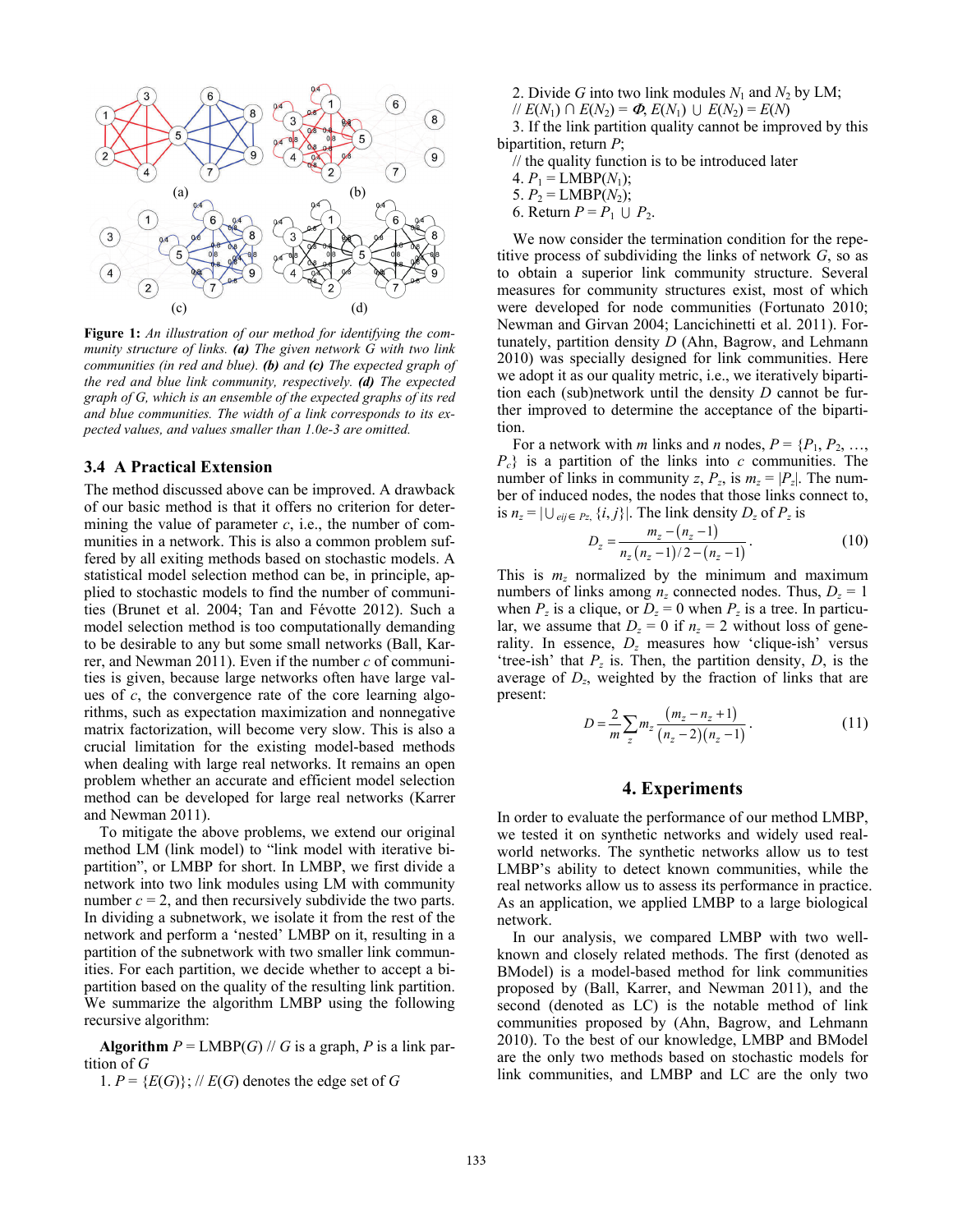hierarchical methods using partition density *D* (Ahn, Bagrow, and Lehmann 2010) as a quality metric to detect link communities. Note that BModel needs the number *c* of communities as a given parameter, thus we used the community number obtained by our LMBP as its input. Besides, the LMBP and BModel converge to local minima, thus we ran each of them 20 times and reported the best results.

#### **4.1 Synthetic Networks**

Several benchmarks of synthetic network have been proposed for node communities (Girvan and Newman 2002; Lancichinetti, Fortunato, and Radicchi 2008; Lancichinetti and Fortunato 2009). In contrast, only one benchmark, to our knowledge, has been designed for testing algorithms for link community detection (Ball, Karrer, and Newman 2011), which we used in this evaluation. We also employed two accuracy measures introduced in (Ball, Karrer, and Newman 2011), namely "Fraction of Vertices Classified Correctly (FVCC)" and "Jaccard index", to compare the planted community structures of a network and the ones delivered by the algorithms compared. Notice that LC does not appear here, because it often finds very small communities, and fails to detect the communities defined in this benchmark.

 Following (Ball, Karrer, and Newman 2011), the parameter setting for this benchmark is given as follows. The networks have  $n = 10000$  nodes each, divided into two overlapping (link) communities. We placed *x* nodes in the first community only, i.e., these nodes have connections exclusively within the community, *y* nodes in the second community only, and the remaining *z*=*n*−*x*−*y* nodes in both communities, with equal numbers of connections to nodes in these two communities on average. We set the expected degree of all nodes to a fixed value <*k>*. We also varied the parameters *x*, *y*, *z*, and  $\langle k \rangle$  to generate networks with stark community structures or no structure at all, so as to vary the difficulty of the network instances posed to the algorithms.

 We performed three sets of tests. In the first set of experiments, we fixed the size of the overlap between the communities at  $z = 500$ , divided the remaining nodes evenly (i.e.,  $x = y = 4750$ ), and varied the value of  $\langle k \rangle$  from 1 to 15 with an increment of 1. For the second set of tests, we again set the overlap at  $z = 500$  but fixed  $\langle k \rangle = 10$  and varied the ratio between *x* and *y*. Finally, for the third set of tests, we set  $\langle k \rangle = 10$ , constrained *x* and *y* to be equal, and varied the amount of overlap *z*.

 As BModel requires the number of communities to be given, we set the number of communities for BModel to 2, the actual number of communities. For fairness, the first bipartition result from LMBP was used for comparison with BModel. In Figure 2, we show the fraction of corrected classified nodes by the two algorithms for each of the three sets of experiments. To be considered correctly classified, a node's membership in both communities must be reported correctly by an algorithm. As shown in Figure 2, LMBP outperforms BModel in terms of FVCC accuracy in all the three tests. This may be mainly due to our parameter  $\omega_z$ , which controls the size of each link community, and thus makes our model more flexible to describe link communities compared with Ball's model.



 Furthermore, we adopted the Jaccard index to compare the two algorithms' ability for identifying overlapping (link) communities using the same sets of network instances. Let *S* be the set of truly overlapping nodes and *V* be the set of predicted overlapping nodes, the Jaccard index is  $J = |S \cap V| / |S \cup V|$ . This index is a standard measure of similarity between sets that rewards accurate identification of the overlap while penalizes both false positives and false negatives. Figure 3 shows the result comparing the two algorithms. As shown, LMBP is also superior to BModel in all the three sets of experiments. This result is similar to the results in Figure 2, and they both confirm the validity of LMBP.





**Figure 3:** *Comparison of LMBP and BModel in the three sets of synthetic networks measured by the Jaccard index. (a) Jaccard index as a function of the expected degree <k>. (b) Jaccard index as a function of the size of the larger community. (c) Jaccard index as a function of the amount of overlap.*

# **4.2 Real Networks**

(c)

As real-world networks may have some unique topological properties not present in synthetic ones, we considered some widely used real networks to compare these algo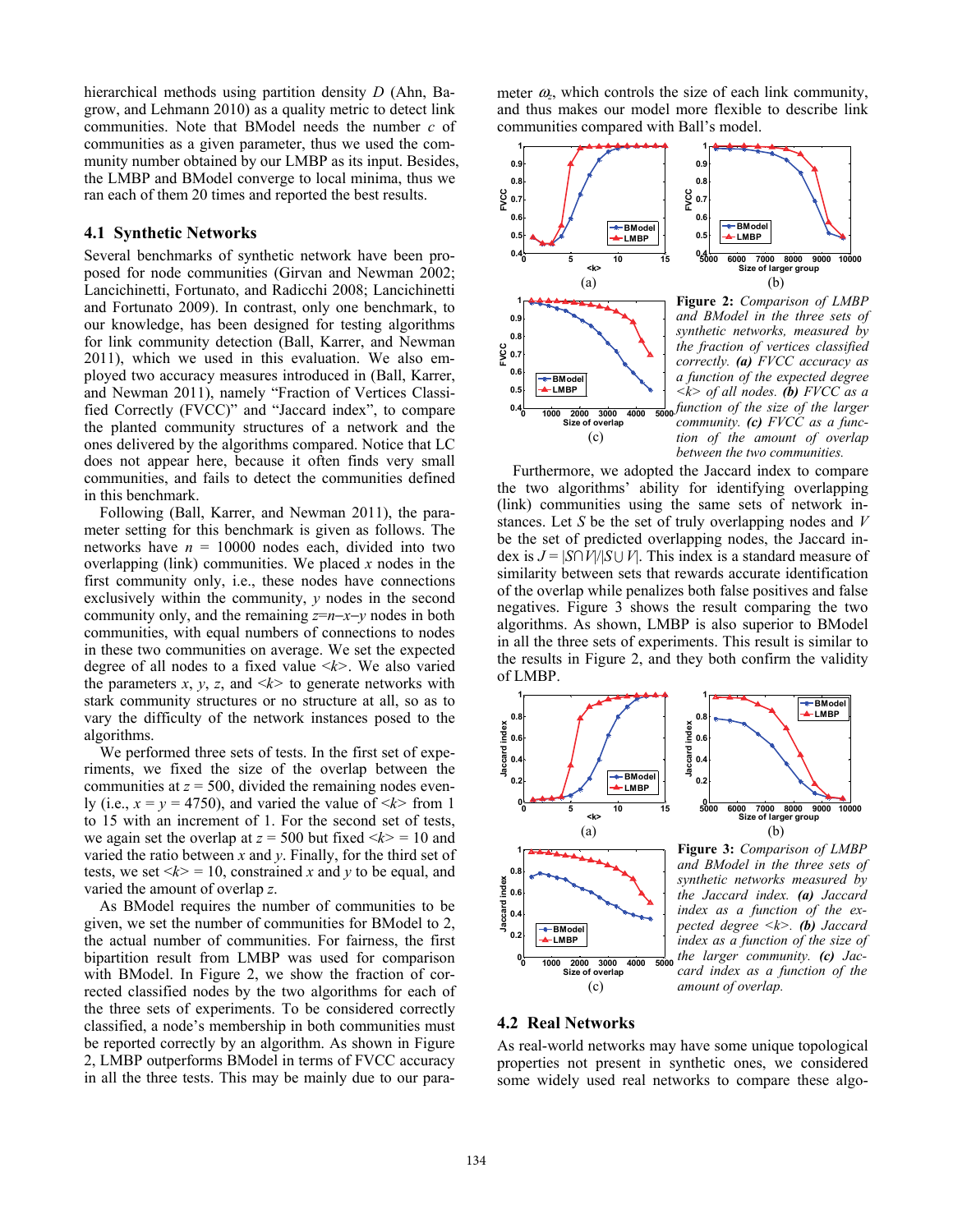rithms. All the networks we used here were obtained from Newman's website (Newman, 2013), except that 'proteinprotein interaction' and 'word association' that were from (Palla et al. 2005). We adopted the partition density *D* (Ahn, Bagrow, and Lehmann 2010), discussed earlier, as the quality metric for comparison.

 Table 2 shows the result comparing our method LMBP with BModel and LC on these real-world networks. As shown, LMBP has the best performance on 13 of the 16 networks in terms of partition density *D*, BModel performs the best on two networks, and LC performs the best on one network. This result shows the superior performance of our method over the others methods on real-world networks.

**Table 2:** *Comparison of three methods for detecting link communities on real networks. Here, the greater a D-value, the better. In the table, '−' denotes run time >48 hours or the program ran out of memory.*

|                                | n     | $\boldsymbol{m}$ | $\mathcal{C}_{0}$ | partition density $D$ |               |        |
|--------------------------------|-------|------------------|-------------------|-----------------------|---------------|--------|
| Datasets                       |       |                  | (Ours)            | LMBP                  | <b>BModel</b> | LC     |
| Zachary's karate club          | 34    | 78               | 19                | 0.5405                | 0.4496        | 0.2847 |
| Dolphin social network         | 62    | 160              | 29                | 0.3308                | 0.3199        | 0.3155 |
| High school friendship         | 69    | 220              | 41                | 0.4932                | 0.4576        | 0.3600 |
| Les Miserables                 | 77    | 254              | 27                | 0.6772                | 0.5518        | 0.5765 |
| Political books                | 105   | 441              | 90                | 0.5151                | 0.4958        | 0.2866 |
| Word adjacencies               | 112   | 425              | 82                | 0.2863                | 0.2701        | 0.0632 |
| American college football      | 115   | 613              | 98                | 0.5432                | 0.5508        | 0.5500 |
| Jazz musicians collaborations  | 198   | 2,742            | 181               | 0.6234                | 0.6033        | 0.4155 |
| C. Elegans neural              | 297   | 2.148            | 308               | 0.4067                | 0.3553        | 0.0823 |
| E. coli metabolic              | 453   | 2,025            | 412               | 0.5626                | 0.5983        | 0.3333 |
| E-mail network URV             | 1,133 | 5,451            | 910               | 0.3846                | 0.3186        | 0.1018 |
| Political blogs                | 1,490 | 16.717           | 921               | 0.2690                | 0.1971        | 0.1204 |
| Network science collaborations | 1.589 | 2,742            | 518               | 0.8207                | 0.7517        | 0.6937 |
| Power grid                     | 4.941 | 6.594            | 58                | 0.0344                | $-3.1e-4$     | 0.1370 |
| Protein-protein interaction    | 2,640 | 6,600            | 917               | 0.2740                | 0.2217        | 0.1705 |
| Word association               | 5,017 | 29,148           | 5,335             | 0.2687                | -             | 0.0767 |

# **4.3 Application**

The large real network we considered as an application is the protein-protein interaction (PPI) network of budding yeast *Saccharomyces cerevisiae* (Palla et al. 2005; Xenarios et al. 2000). It contains 2,640 nodes (proteins) and 6,600 links (physical interactions between pairs of proteins).

 We used the Gene Ontology (GO) terms (Ashburner et al. 2000), the most elaborate gene function annotations, as domain metadata for quality assessment. The GO terms include information on functions and cellular locations of a gene and biological pathways that a gene may be involved in. The biological significance of a community of genes (nodes) can be measured by the GO terms enriched in the genes in the community. Enrichment of GO terms can be evaluated by a hyper-geometric test (Altman 1991), providing a GO term a *p*-value to quantify the significance of the term. To quantify the biological significance of a community structure, we used as quality metric the average number of significantly enriched GO terms with *p*-values less than a given threshold for all communities. The larger this average number of significant GO terms, the more biologically significant the community structure is.

 As shown in Figure 4, our method LMBP identified PPI community structures with many more significant GO terms than the LC method and with slightly more significant GO terms than the BModel method under all 10 different *p*-value thresholds tested. It serves as an additional example of the consistent superior performance of our method over the competing methods compared.



**Figure 4:** *Comparison of LMBP with BModel and LC on budding yeast PPI network.*

# **5. Conclusions**

We proposed a stochastic model, namely Link-Model or LM, to not only describe the structure of link communities but also deal with heterogeneous sizes of community structures. In our method, we learned the model parameters by a combination of likelihood optimization and expectationmaximization. We extended the basic method by an iterative bipartition to autonomously determine the number of communities. The new method, named as LMBP, is more suitable for large, real networks. We tested LMBP and compared it with two existing competing methods on synthetic benchmark problems and real-world networks including a large biological network. Experimental results demonstrated the superior performance of our method over the competing methods for the detection of link communities in large networks.

 There are other quality metrics for link communities (e.g., the extended map equation (Kim and Jeong 2011)) which may be also suitable for our iterative bipartition procedure. We will include in our software an option for choosing different quality metrics to make our method more applicable to various problems. Besides, we will use our method to analyze multimedia and social networks, and try to unfold significant community structures in real life.

#### **Acknowledgments**

The work was supported in part by National Basic Research Program (973 Program) of China (2013CB329301), Natural Science Foundation of China (61303110, 61133011, 61373035 and 31300999), National High Technology Research and Development Program (863 Program) of China (2013AA013204), the municipal government of Wuhan, Hubei, China (2014070504020241 and the Talent Development Program), and an internal research grant of Jianghan University, Wuhan, China, as well as by United States National Institutes of Health (R01GM100364).